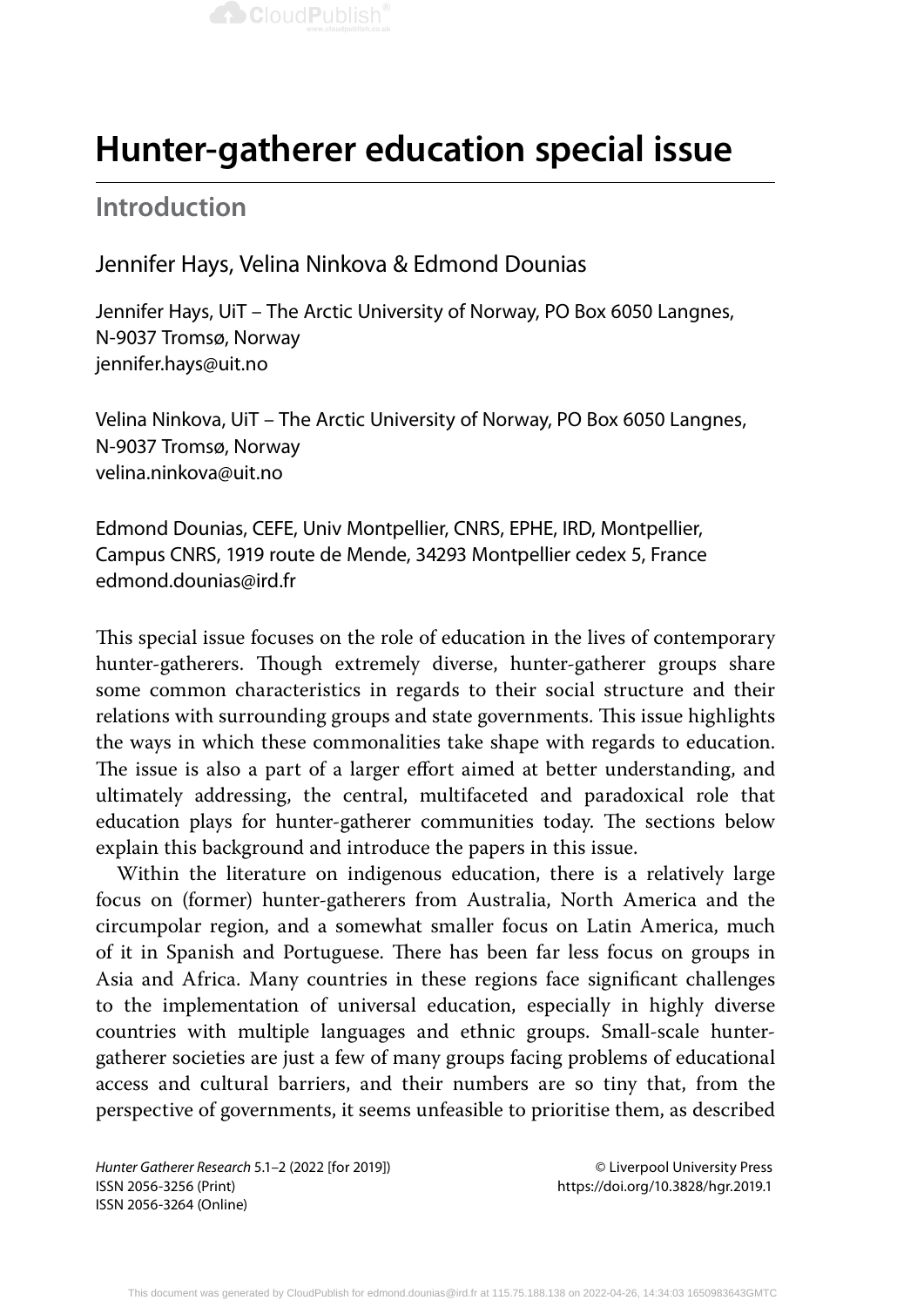

in our article in this issue. In addition, many hunter-gatherer groups in Asia and Africa are in the midst of a dramatic transition process that includes participation in formal education. For such groups, this participation is relatively recent and has not yet received the same focus from anthropologists and other researchers as groups in other regions.

The papers in this issue, which provide ethnographic perspectives from these continents on four hunter-gatherer communities, are thus an important contribution to the literature: Noa Lavi describes the Nayaka in India; Jason Sanglir the Moken in Thailand; Man Bahadur Shahu the Raute in Nepal; and Attila Paksi, the Khwe in Namibia. The introductory article, by Jennifer Hays, Velina Ninkova and Edmond Dounias summarises and discusses the common themes that run through these four cases and throughout the literature on huntergatherers and their approaches to – and relationships with – education.

## **Background to this issue**

The papers in this issue were all presented in a panel at the Twelfth Conference on Hunting and Gathering Societies (CHAGS 12), held in Penang, Malaysia in July 2018. Arranged by the editors of this issue, this panel focused on the role of education in the lives of contemporary hunter-gatherers and attracted several papers. It was divided into three sessions according to geography: a session on Asia, one on the Congo Basin and one on southern Africa. The papers were multidisciplinary and from both academic and personal perspectives. All of the presentations addressed the intersection of formal education and traditional knowledge. This issue presents a selection of the academic papers from this panel, all of which are based on ethnographic fieldwork. The analytical close-ups of the four communities described in these papers – and their interactions with, and responses to, educational institutions – provide important insight into both the specificity of individual hunter-gatherer communities and the commonalities that cross-cut such communities globally.

Part of the inspiration for the panel itself was a desire to better understand this interplay between the highly diverse particularity of hunter-gatherer communities and the strikingly similar patterns that characterise social and political relations, with each other and with states and their institutions. An equally important question was how research on these issues could best contribute to efforts towards self-determination – especially regarding educational choices – for hunter-gatherer communities today. With both of these aims in mind, at the CHAGS 12 meetings in Penang we also launched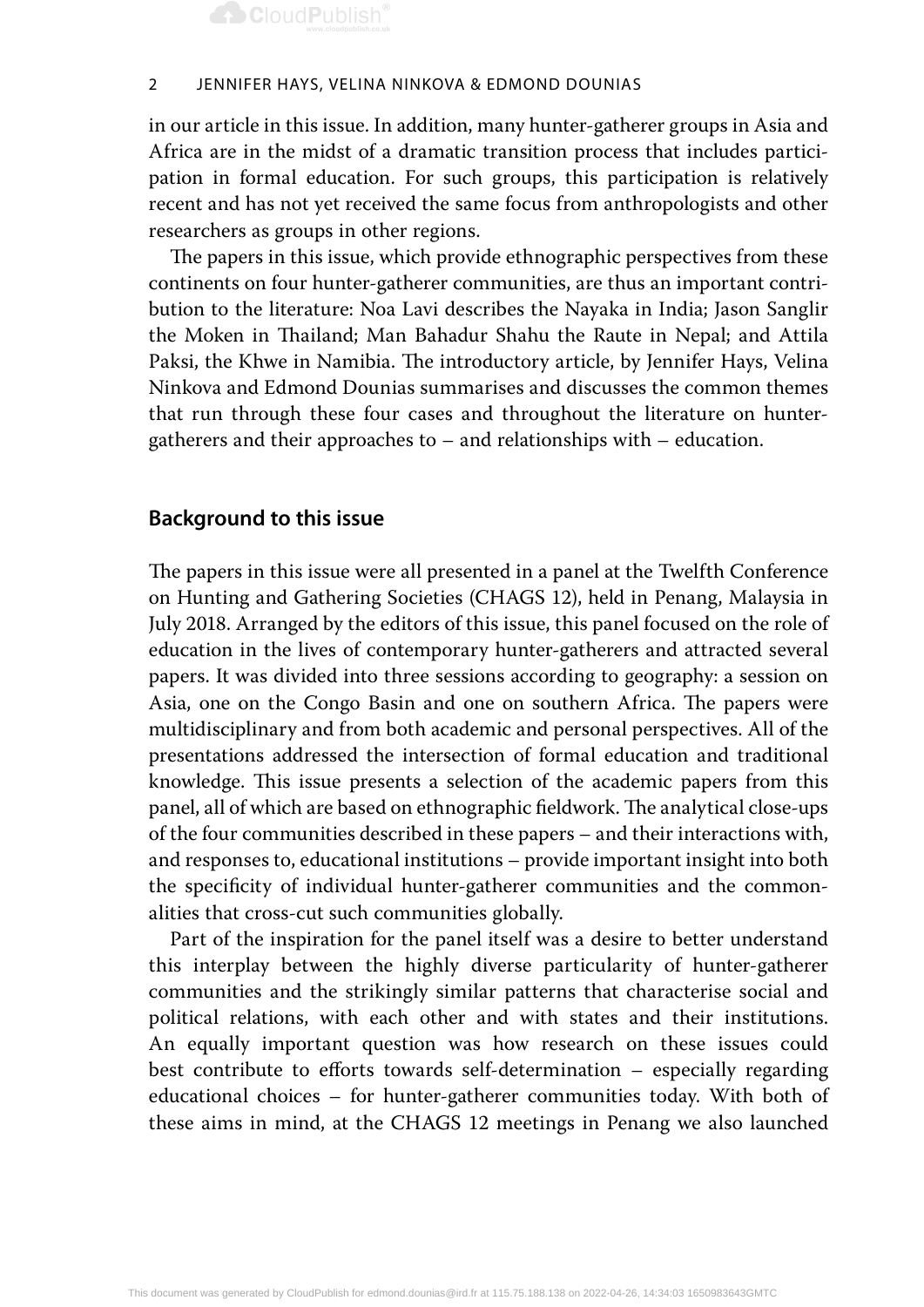

the Research and Advocacy Group for Hunter Gatherer Education (HG-Edu), following a workshop also organised by the editors of this issue.<sup>1</sup>

The workshop and the panel were also attended by a group of seven San participants from Botswana and Namibia who took part in the discussions and contributed to our understanding of some of the main challenges they and their communities faced in education.<sup>2</sup> They all emphasised that access to education, including tertiary education, was vital to their participation in the modern world and to their understanding and active engagement with local and global human rights issues. However, a lack of mother-tongue education, distance from schools and serious stigma all create significant barriers or hardships for San students. They also emphasised the importance of traditional knowledge, language, culture and the need for educational options that recognise and value these. A brief synthesis of the main remarks of these San participants is provided at the end of this introduction.

In light of the San participants' perspectives, and in recognition of voiced concerns from the communities that we, and other researchers, work with, the established Research and Advocacy Group for Hunter Gatherer Education seeks to determine how academic research can best contribute to effective advocacy for hunter-gatherers. The particular focus of HG-Edu is on questions having to do with education, but with the recognition that such questions are inseparable from broader concerns, including those to do with land and resource rights.

How research can be directed towards meeting this challenge was a major focus of the HG-Edu workshop at CHAGS 12 and the research and advocacy group established there. The editors of this issue have been working as researchers with hunters-gatherer groups for many years. We have engaged with questions including those relating to hunter-gatherer education, traditional knowledge and its transmission, and land rights. Having become acutely aware of the pressing problems that hunter-gatherer groups face, the role of education, and the difficulty of getting support from governments and donors for the approaches that communities are asking for, we decided to reach out to other researchers and hunter-gatherer community representatives in order to form a larger argument about the global significance of hunter-gatherer groups, with the aim of working together to determine the best role(s) for research

<sup>1.</sup> The workshop and launch were sponsored by the Open Society Initiative of Southern Africa (OSISA).

<sup>2.</sup> The participation of San individuals was supported by: OSISA; L'institute de Recherche pour le Développement (IRD); the International Society for Hunter Gatherer Research (ISHGR); the University of Botswana San Research Centre and the University of Tromsø.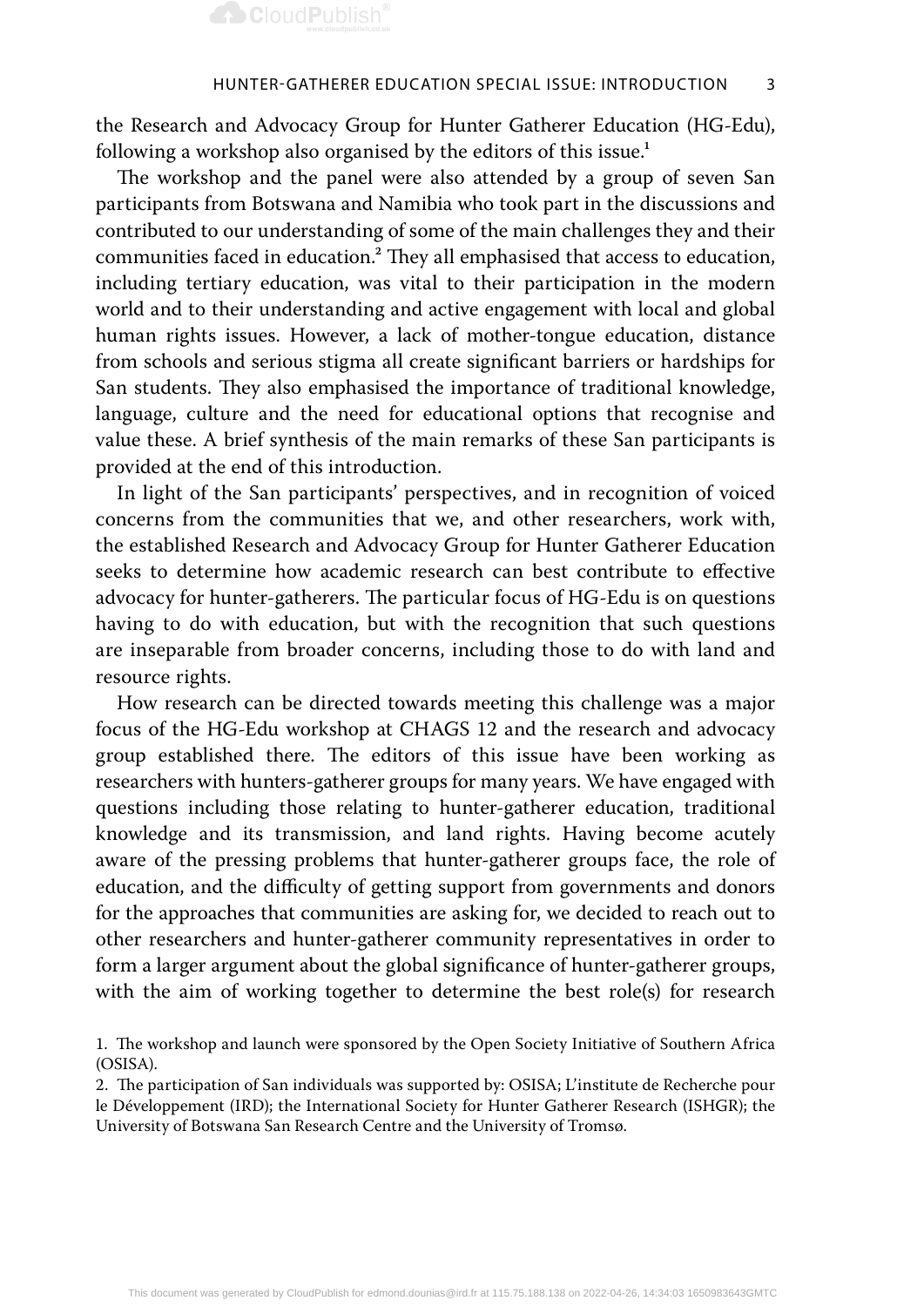## **CloudPublish®**

#### 4 Jennifer Hays, Velina Ninkova & Edmond Dounias

to contribute towards communities' own educational goals. One important purpose of this group is thus to provide a platform for efforts and arguments that draw on the global significance of hunter and gatherer communities. Another is to determine the best ways for research to support local efforts towards educational self-determination. What kinds of research are needed? And where is advocacy best focused?

At the first HG-Edu workshop in Malaysia, and a subsequent meeting in Tromsø, Norway (September 2019), it became clear that there are many areas in which much research is still needed, especially at local levels. Some of these research needs are quite clearly defined, such as research on local languages and culture, in particular towards the creation and inclusion of linguistically and culturally appropriate educational materials; better understanding of traditional educational and knowledge-transmission practices among contemporary hunter-gatherers; and the gathering of statistical data and the creation of a database on hunter-gatherers' educational participation – at local, global and international levels. Other issues include the challenges of representation for hunter-gatherer communities, the relation between access to land and land rights and traditional knowledge, and how hunter-gatherers are engaging with new technologies, and what this means for education. Ethnographic fieldwork is a prerequisite for gaining the understanding and participation at the local level needed to determine effective approaches to the educational concerns of huntergatherer communities, and researchers working closely with hunter-gatherer communities could be well positioned to contribute to a better understanding of the issues described above.

### **Papers in this issue**

The four papers in this issue are important contributions to this effort, offering ethnographic detail and providing vivid illustrations of various shapes that the relationship between hunter-gatherers and educational institutions can take. The authors address the multifaceted challenges that education entails for hunter-gatherer communities, and foreground the perspective and agency of the groups about whom they are writing: the Nayaka, the Moken, the Raute and the Khwe. These communities have some of the lowest participation rates in formal education in the countries where they live. Such strikingly low participation is very problematic according to the logic of universal education. These authors, however, depict individuals that are making active and conscious decisions about their education based on realistic assessments of the options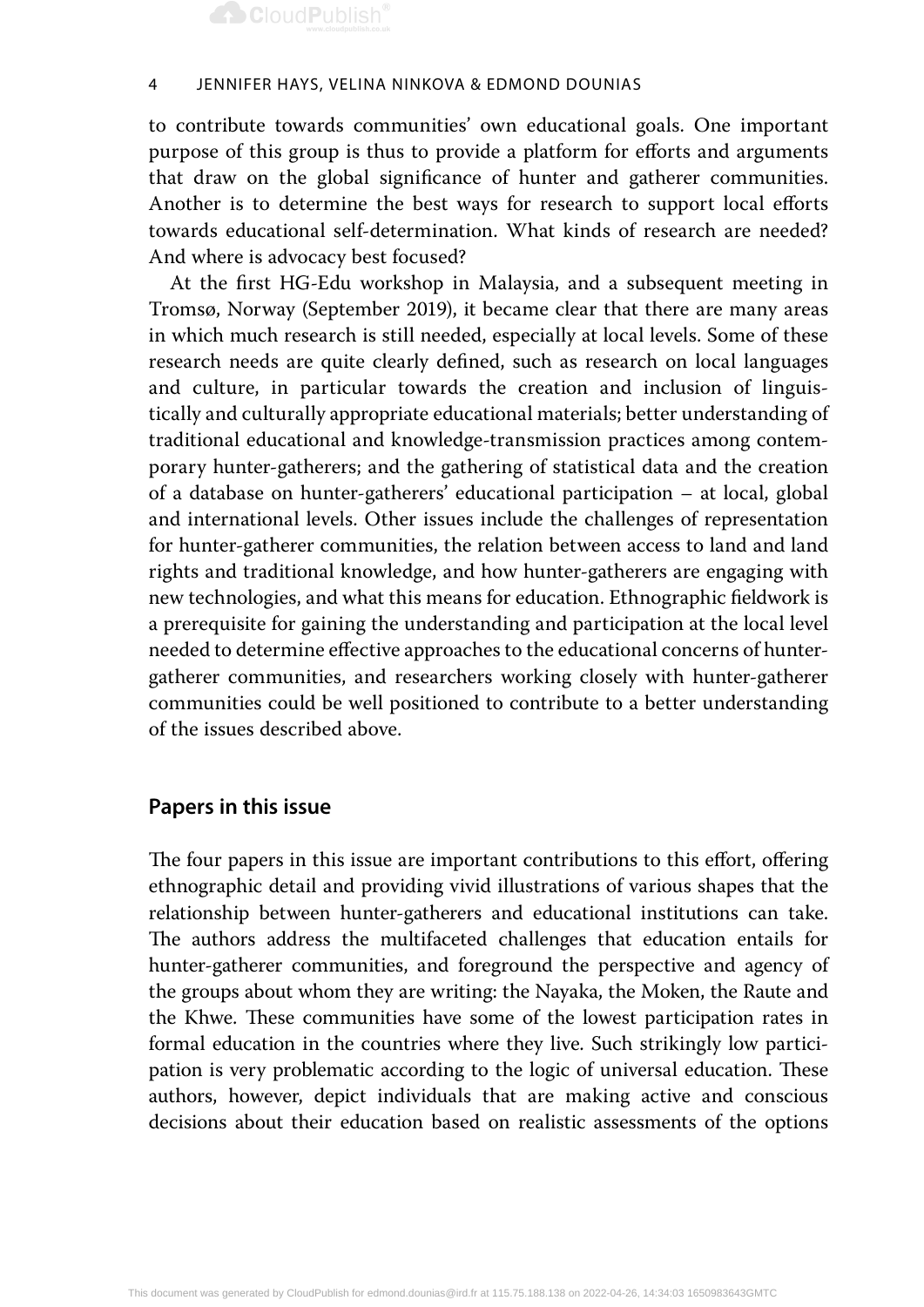available to them, often in very challenging circumstances. These choices are not always understood by outsiders, especially education providers, and these stark differences in perspective come across clearly in all of the papers in this volume.

Lavi examines how Nayaka parents in South India become the focus of development and welfare agents' efforts to get Nayaka children to participate in formal education initiatives. The parents, however, in keeping with Nayaka values, refrain from telling others – including their children – what to do. Lavi argues that *autonomy* plays a central role in the 'social logic' upon which Nayaka learning processes are based, and explores how this affects children's participation in the schools – and parents' – understandings of their roles in the process. She also explores how participation in school alters children's sense of autonomy, thus 'inviting significant social change'.

Sanglir also emphasises the importance of autonomy and the role of parents in their children's attendance at school in his study of the Moken (also often called 'sea gypsies'), one of the few remaining hunter-gatherer communities in Thailand. He highlights key aspects of traditional pedagogical practices of the Moken – observation, imitation and play – that are common to many hunter-gatherer groups, and explores how they are still enacted today by the Moken. Although these approaches are shifting as access to nature decreases and their parents engage in alternate livelihoods, Sanglir argues that alternative approaches to education for groups like the Moken should build on these effective pedagogical approaches.

Shahu explores how the sedentarised Raute of Nepal respond to and resist state-imposed education. Although some Raute do choose to attend school, Shahu suggests that the high drop-out rate can be attributed in part to a conscious refusal to be 'domesticated' – preferring to have freedom to move as they choose and to maintain their autonomy by remaining outside of mainstream society. A lack of education in their own language, and a lack of teachers from their own culture are also barriers, as is the intense stigma aimed at the Raute. Shahu emphasises both the Raute's pride in their own culture and their very active response to the situation.

The Khwe in Namibia described by Paksi have limited access to land and resources to practice their traditional skills, although some opportunities remain. Paksi examines the impact of formal education on traditional knowledge associated with these practices by analysing the community's perception of the relative importance of *school knowledge* as compared to *traditional knowledge*. He finds that traditional knowledge was valued much less than by those that *were* in school; many of those *not* in school depended upon it to some extent for subsistence and valued it highly. While the youth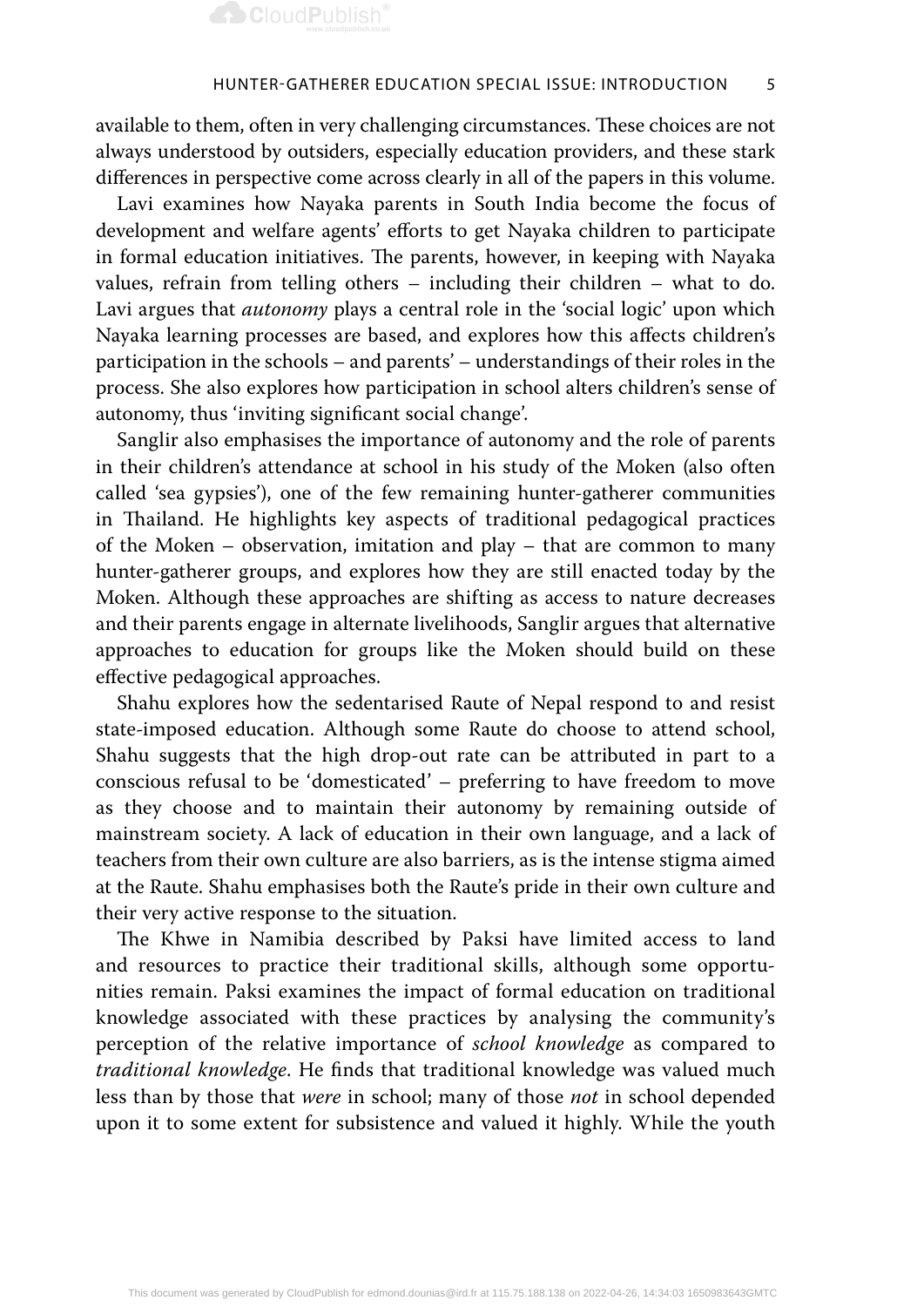## **CloudPublish®**

#### 6 Jennifer Hays, Velina Ninkova & Edmond Dounias

in Paksi's study often aspired to enter a job market that could be accessed through education, most were not able to attain it, and traditional knowledge and skills were an important safety net.

Although the situations vary dramatically, all of the authors describe communities that, while actively engaging with school, are *also* actively using traditional knowledge. These are communities in transition, and although access to traditional sources of livelihood is often diminished (or in some cases mostly lost), the knowledge and skills remain a part of their cultural and social identity – and often an important part of their subsistence strategies.

Furthermore, many of the deep social values common to hunter-gatherer groups remain in place and continue to profoundly influence their educational experiences. All of these papers emphasise, for example, the high level of respect for individual autonomy within the communities they are working with, and describe how that relates to current school culture. One aspect of this emphasis on autonomy is that not all individuals from any given group make the same choices regarding their engagement with formal education systems. Recognition of this diversity within a group in terms of the choices people make is very important. Ultimately however, their options are profoundly affected by their identity, which in all cases is closely associated with living 'in nature' (in the forest, the sea, the bush). Culture and ethnic identity often create enormous barriers to access and participation, as described in our introductory article to this volume. Although some individuals do choose to engage with formal education, and a few of them achieve completion certificates, for the vast majority the promises of employability and equality that formal education is supposed to bring remain elusive.

At the same time, even limited participation in formal education can in turn shift social practices, knowledge transmission and values. For some, this shift is the very point of formal education – to adapt to living in a 'modern' world; see, for example, quotes in the article by Paksi. Others, such as the Raute described by Shahu, see this shift as detrimental as it leads to the devaluation and ultimate loss of traditional knowledge, skills and values. As Lavi points out, however, the long-term effects – both social and environmental – of this participation still remain to be seen. What does this shift mean, how does it happen and how are hunter-gatherer communities negotiating it? What other changes are connected to participation in formal education? Longitudinal ethnographic research such as that initiated by these authors will be important to understanding these processes.

Although as noted above, all of these communities are closely associated with nature, they have also recently experienced a dramatic reduction in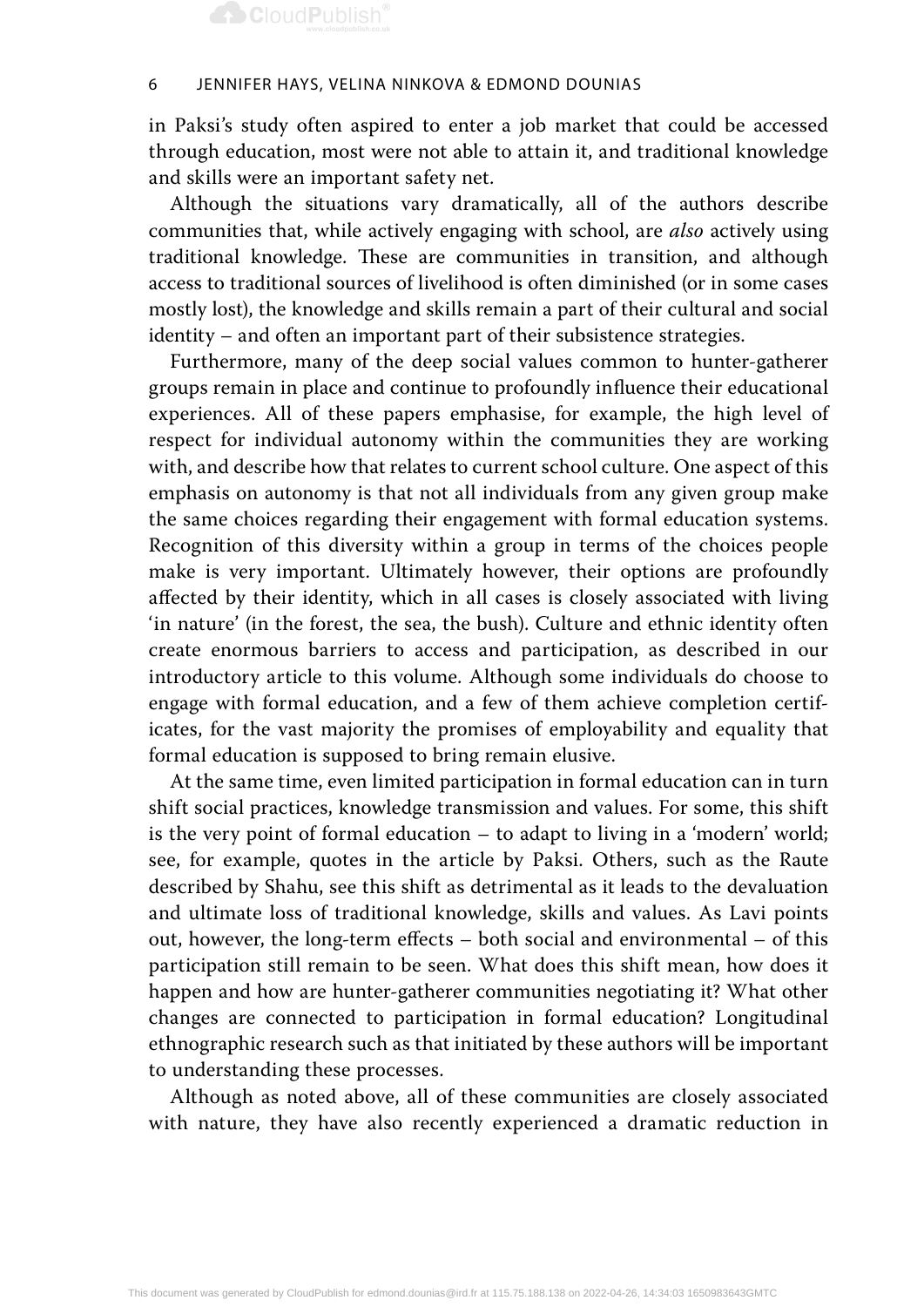

access to land and resources, and this loss is closely linked to participation in the education system. Sanglir describes how the Moken have been increasingly restricted in their movements because of armed conflict between other groups, national borders, national parks and protected areas, among other pressures, and are thus unable to practice their traditional sea- and land-based subsistence activities. The Khwe of northern Namibia, as Paksi notes, were cut off from access to the territory where they once hunted and gathered by the establishment of a national park. For both groups, increased participation in school comes along with a sedentarisation process as other options are diminished. The link is perhaps most clear in the case described by Shahu. The Raute are divided into two groups, the *nomadic* Raute and the *sedentarised* Raute; Shahu's focus is on the latter. The nomadic Raute, he says, do not attend school at all; they see it as a step towards sedentarisation, which they explicitly reject.

These cases, especially when taken together, highlight the fuzzy boundary between exclusion and assimilation and the interpretive challenges this poses, as described in the introductory article to this collection by Hays, Ninkova and Dounias. In what cases, and in what ways, is low participation due to a lack of educational access (and what does that mean)? When is it a rejection of imposed schooling? To what extent is sedentarisation a result of efforts to access schooling, and to what extent does forced settlement create a need to access schooling? All of these papers connect the concept of education with broader issues, including realistic livelihood opportunities, land rights and self-determination. They also emphasise the critical importance of understanding local culture, languages, values, strategies, goals and options in the search for better educational options for hunter-gatherer communities. We hope that this special issue will inspire further research, discussion and contributions to this effort.

## **Synthesis of remarks by seven San participants to the huntergatherers education workshop held during CHAGS12 in Penang, Malaysia on 24 July 2018**

### *Compiled by Velina Ninkova and Jennifer Hays*

The San participants at the CHAGS 12 conference in Penang, Malaysia, were individuals that have successfully made it through the education system, and at the time of the conference they were either university students or employed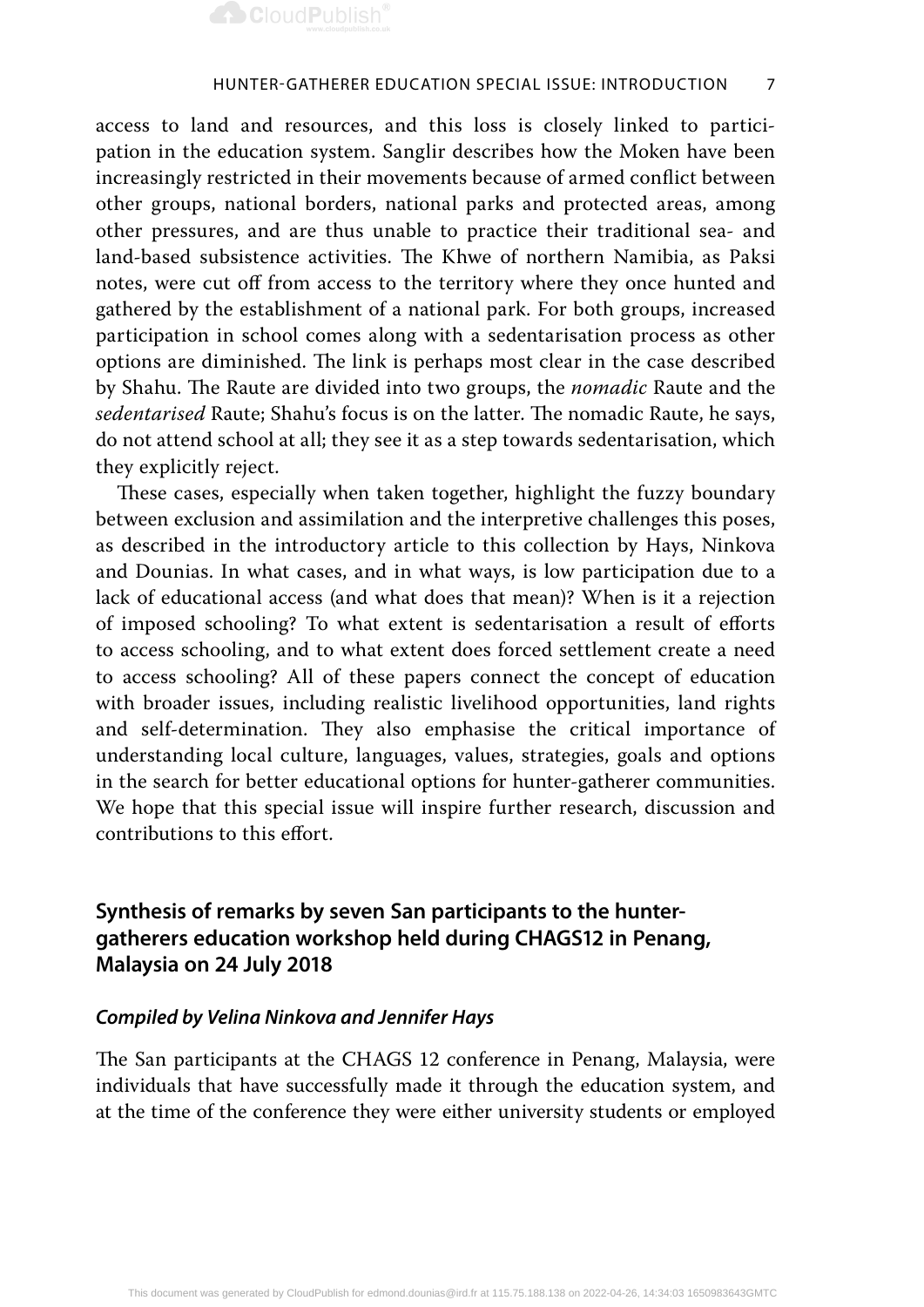

by organisations working for their communities, or both. The participants from Botswana were Job Morris, Leburu Molatedi Andrias, Mary Kxami, Dineo Peke and Baakantse Satau. All of them were or had been affiliated with the San Research Centre at the University of Botswana; some are now employed by development organisations or in other capacities. In addition, Tsisimogo Leepang was unable to participate because of work responsibilities but he sent a statement to us, which is also quoted below. The two participants from Namibia were Kileni Fernando and Tertu Fernandu, who were working for the San NGO *||*Ana-Djeh San Trust, which they had played central roles in establishing, and the aims of which, among other things, were to promote education among San youth and to preserve San culture.

Having done well in the education system themselves, these participants recognised the potentially positive impact of education. However, they all also acknowledged the urgent need to include San languages and cultures in the curriculum and to make school more friendly for San children and their communities. They also highlighted the importance – and relevance – of traditional knowledge and skills, and the need to recognise these as of equal value to formal education. Participants also relayed some of the problematic aspects of 'being a San' in mainstream education institutions and the abuse and stigma associated with revealing their identity. They also emphasised the importance of collaborative research, of including San individuals and communities in research projects that are designed with their interests in mind and of appropriate reciprocation and compensation for their participation in research. The following sections include some quotes from conference participants highlighting their perspectives on these issues.

## **Benefits of education**

San communities have long demanded access to quality and equitable education that recognises their cultures and treats San children with care and respect; this was clearly expressed by San at the conference. Education is an important step towards San communities' increased awareness of their rights:

Formal education is important so people get to understand their rights, and how to interpret these rights. Job Morris

Another important point they made was that the emancipation of the San depends not only on political changes but also on communities' abilities to embrace existing systems, such as education, and use them for their upliftment: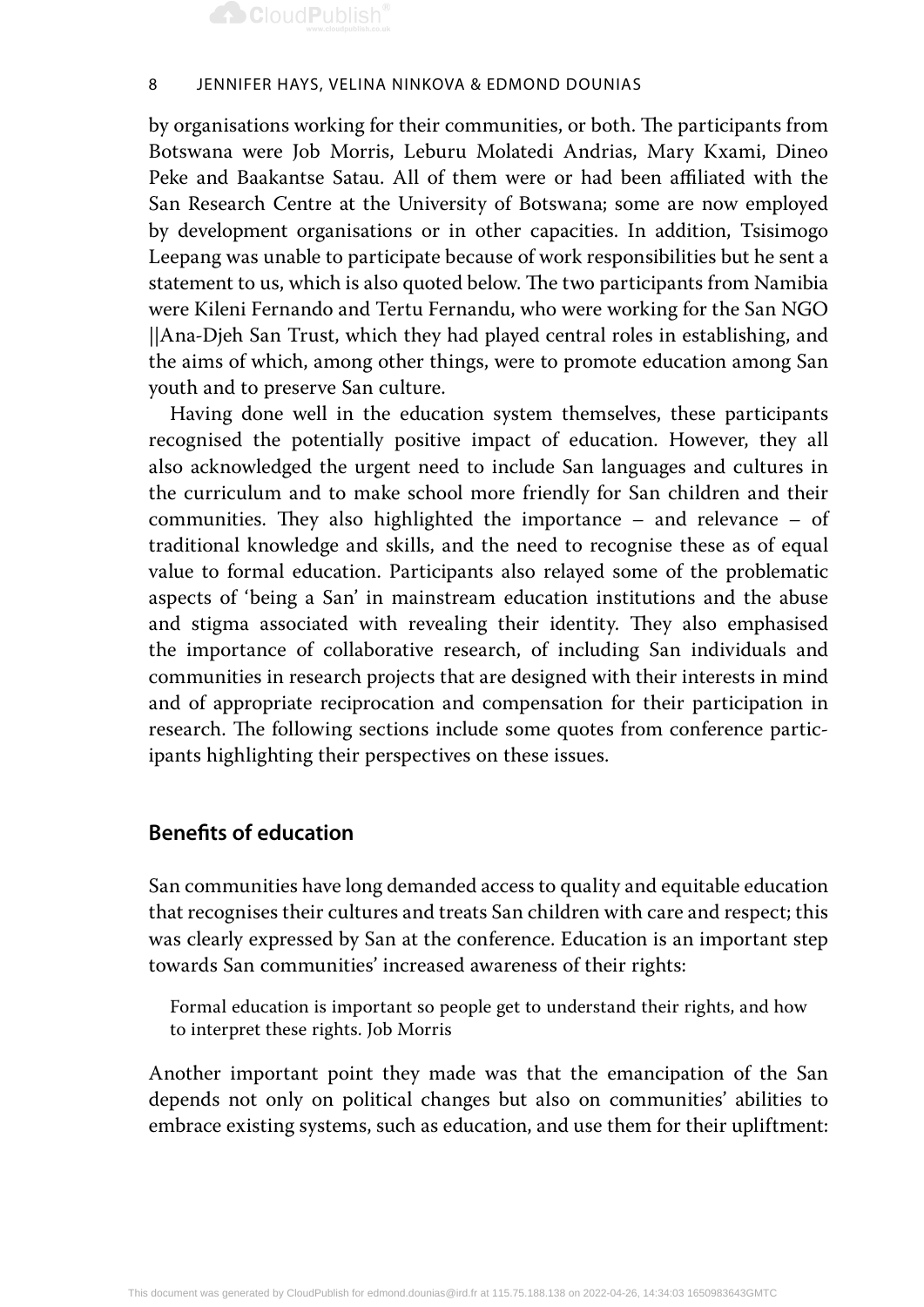

We should be aware that the emancipation, social and economic evolution of the San people does not only depend on whether policies change or not but on whether they critically embrace the existing systems, and use the existing systems to develop themselves… Education is a great tool that the communities should be encouraged to embrace as it has very sustainable impacts. (Tsisimogo Leepang)

Some San NGOs are encouraging this approach:

The work of the Trust is to motivate and empower the San youth to take their education and any positive opportunities seriously, and to stand up for themselves. (Kileni Fernando and Tertu Fernandu)

Participants in the discussion also recognised the importance of access to education at all levels, including tertiary education.

San people are still faced with poverty and unemployment not only because of discriminatory policies, but also because of lack of access to tertiary education. Access to tertiary education is one of the answers to the questions we have been asking all these years when we have been dealing with indigenous issues. (Tshisimogo Leepang)

### **Challenges relating to education**

Despite the recognised positive aspects of education, access to equitable and quality education for the San remains deeply problematic and this was reflected in many of the San participants' statements.

Formal education in Botswana is available for everyone … But when it comes to the San people it becomes difficult and access is a problem. (Job Morris)

The journey of education is a challenging one, for us as San. Our traditional education is deemed inferior. The students feel they are not good enough for the outside world, and they lose their self-confidence, leading to school drop-out and excessive alcohol abuse. (Kileni Fernando and Tertu Fernandu)

The stigma attached to being a San was a recurrent theme in the discussion as was the related anxiety and pain San learners experienced when they went to school:

They are judging us and defining us as people who are not responsible. I wondered, how am I going to handle the negativity? It is so painful. (Mary Kamxi)

If there is a San person in class, and she is not doing well, she will be identified as 'a San'. They have that fear that if they go to school, they will be called these names… How can we overcome that fear? (Dineo Peke)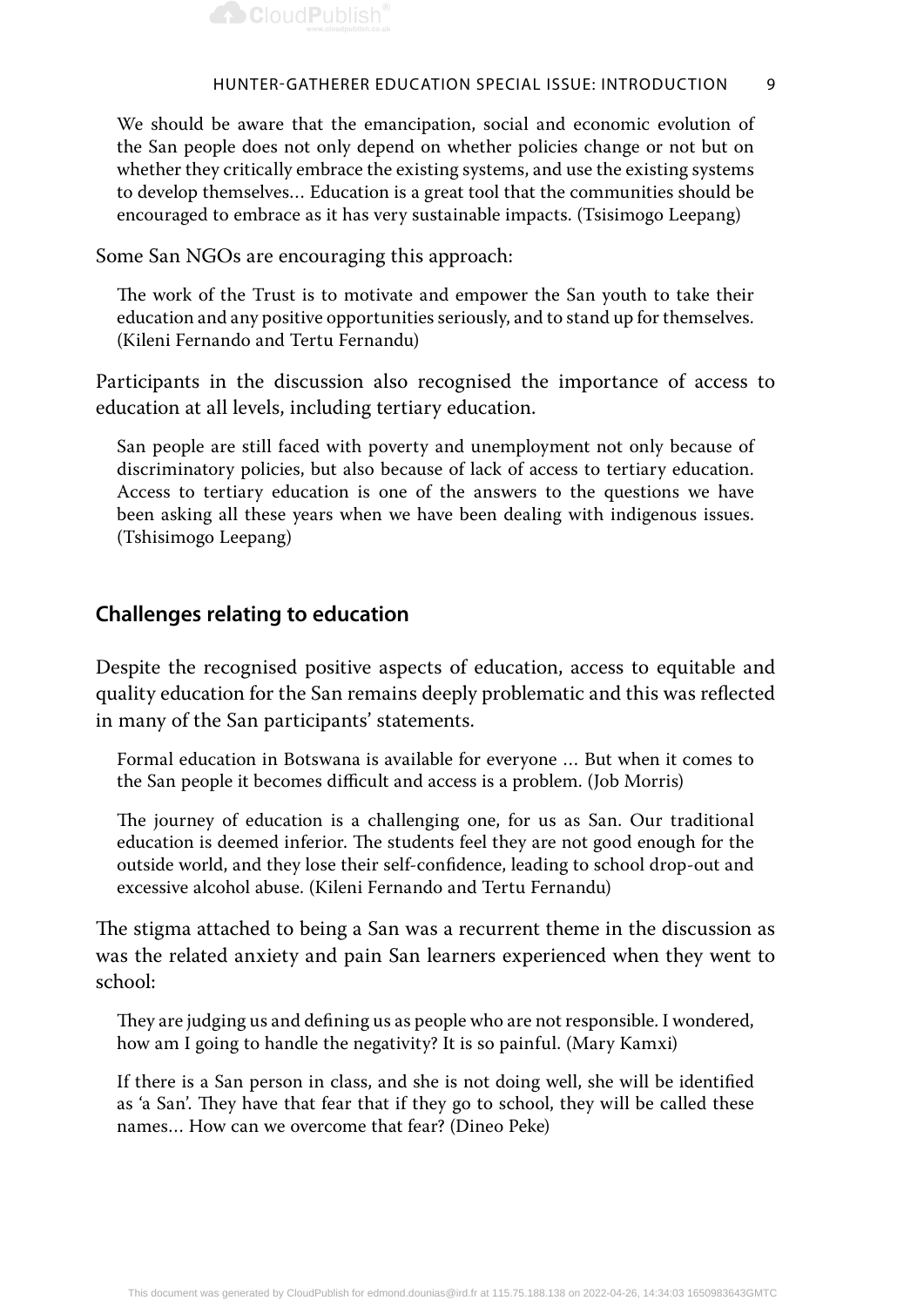

Sometimes this stigma leads San youth to try to hide their identity from others:

When I did my first year at the University of Botswana, our lecturers asked us to introduce ourselves. I was too shy to say I was from a San village. I had this fear… and I didn't want anyone to know that I was a San. One of the lecturers asked if there were any San in the classroom. I couldn't raise my hand. I was scared to identify myself as a San. (Dineo Peke)

For a San it's very challenging. The moment you get exposed to the world that you are a San, people say: How come you have come so far? (Mary Kxami)

San communities live mostly in remote areas and children attend boarding schools where they may remain without contact with their families for months. The detrimental impact of this practice was made clear:

I was separated from my mother from the age of 8. The system took me from my parents and I was sent 200 km away. I stayed there without seeing my mother for months at a time, when I was only 8, 9, 10, 11 years old. Then the government built a school in my village. I don't want other kids from my community to go through this! (Mary Kamxi)

Another major challenge that San children face in mainstream education institutions is language. In Botswana, for example, no San language is included as a language of instruction in the education system – students must learn the dominant language of Setswana, and English. In Namibia only two San languages have been developed for educational purposes but these are only in the earliest grades and are not in use in all schools with speakers of those languages; San students must learn in the dominant local languages or in European languages. San participants described the challenges this poses and the stigma associated with not being able to speak the official language:

You are forced to speak the mainstream language… I only became fluent in Setswana and English in secondary school; before that I could not speak them well and they thought I was very stupid. (Job Morris)

Adjusting to learning in a foreign language can be a long and demanding process:

My parents had limited or no interaction with Setswana speaking communities, the only language I knew was G||ana. This made learning a very difficult, painful and demanding exercise… learning and 'cultural diversity' was a 'one way street'. (Tshisimogo Leepang)

San speakers emphasised the importance of inclusion of indigenous languages as a critical step towards the recognition of the 'cultural value' of San communities.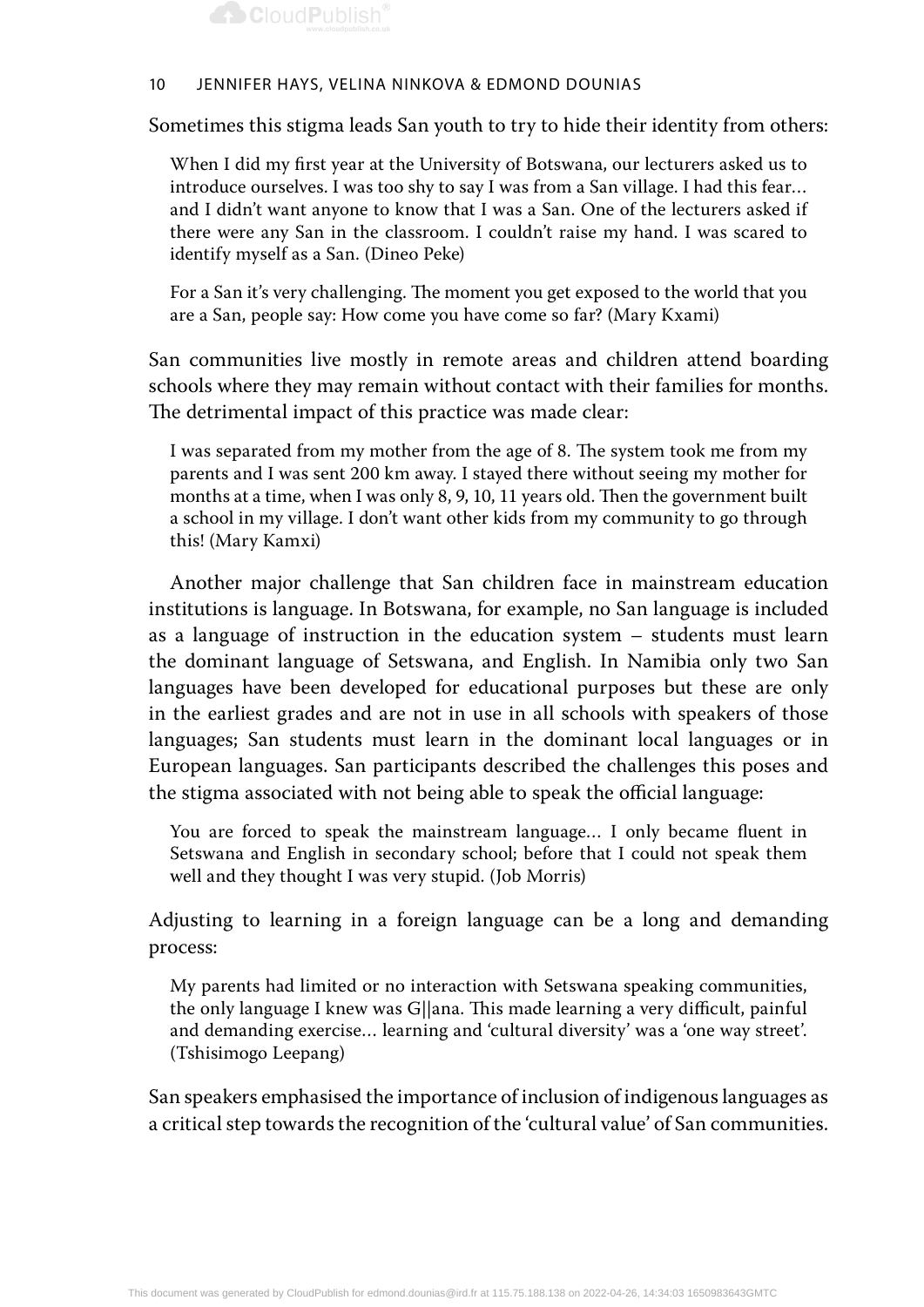## **Importance of traditional knowledge**

San communities have been largely dispossessed of their land and access to recourses has become increasingly limited. Encroachment of pastoralists, lack of recognition of rights, extractive and development projects and conservation efforts have all contributed to the San's restricted access to land and resources. San cultures and knowledge systems are also not recognised in schools which further adds to the alienation and stigmatisation of San children:

The education in Botswana is mainstream… It does not appreciate our own traditional education systems. And this comes at a real high cost. (Job Morris)

The inclusion of indigenous community members in conservation projects, for example, is crucial not only for the survival of the communities themselves but also for the success of these initiatives. Some of the effective practices used in conservation have been passed down in San communities for generations:

Our anti-poaching unit uses indigenous peoples for tracking – these are people who get their knowledge outside of the formal school system. Hunter-gatherers have rich knowledge in medicinal plants... Maybe this traditional knowledge should be included in schools. (Leburu Molatedi Andrias)

## **Research with San communities: ethics and advocacy**

Indigenous communities in southern Africa have received much academic focus, and San participants emphasised the importance of addressing the burden of research on indigenous communities, the lack of uniform guidelines for ethical research and the exclusion of communities in decision-making processes and access to research materials produced. San participants also reiterated the importance of including communities in all stages of the research process and of being transparent about research agendas and obtaining prior and free consent from participants. They also stressed the need to include indigenous members as equal partners in research projects and to disseminate findings in appropriate manners afterwards.

The traditional authorities and our NGOs should be aware of research projects, documentaries and all other activities… these should be well communicated and coordinated to create sustainable projects. (Kileni Fernando and Tertu Fernandu)

However, this participation in research projects, whether as research assistant, a language consultant or in another capacity, should be properly compensated; this